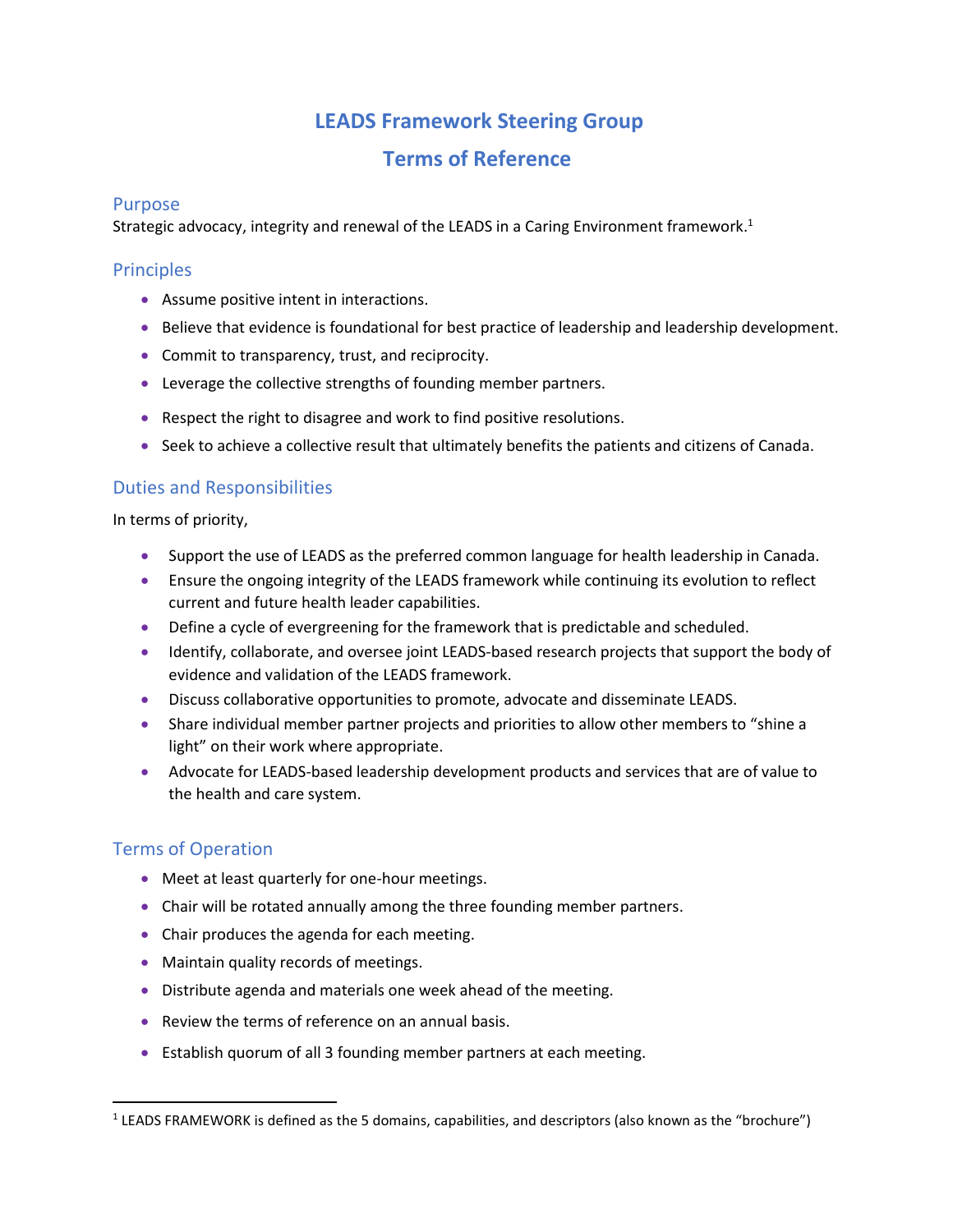- CCHL will provide the staff resources to support the logistical planning for meetings (i.e., setting up meetings, distributing materials, and minute taking). Additional non-logistical work will be determined on an as-needed basis.
- Reports on the LEADS Framework Steering Group will be provided to the governance structures of each founding member partner.
- Assign work to volunteer sub-groups when appropriate so as to inform and fulfill duties and responsibilities of this steering group.
- Recommendations provided by the LEADS Framework Steering Group on LEADS framework content changes will reflect the best possible consensus of the founding member partners. If consensus is not achieved, final decision will revert to IP holders. If the IP holders cannot agree a defined dispute resolution will be created and implemented to resolve the disagreement.

# Membership

- Representatives of the three founding member partners; CCHL, CHLNet and Graham Dickson.
- Additional members to be added based on defined selection criteria (reviewed annually) and unanimous agreement by all three founding member partners.
- Terms are not limited.
- Vacancies will be filled by the steering group as required.

# Criteria for selection of potential additional members

In the context of the above terms of reference, and in particular the purpose of *Strategic advocacy and renewal of the LEADS in a Caring Environment framework*, the following criteria are suggested when the three original partners consider additional membership.

### Number of Members:

For decision making and practical management purposes, it is suggested that a maximum of seven members comprise the LEADS Framework Steering Group (including representatives of the three founding member partners).

If, when that maximum has been reached there is a compelling argument—supported by all members to change this maximum, then this criterion can be altered.

It is also recommended that the seven members be chosen such that a broad representation of the richness of the health landscape be reflected in the membership including different professions, research, gender, diversity, administrator, and/or consultant communities.

### Potential members:

- *Licensed organizational users* of the LEADS framework.
- *Other health care organizations or agencies* that use LEADS as a guide for internal leadership practice and guidance.